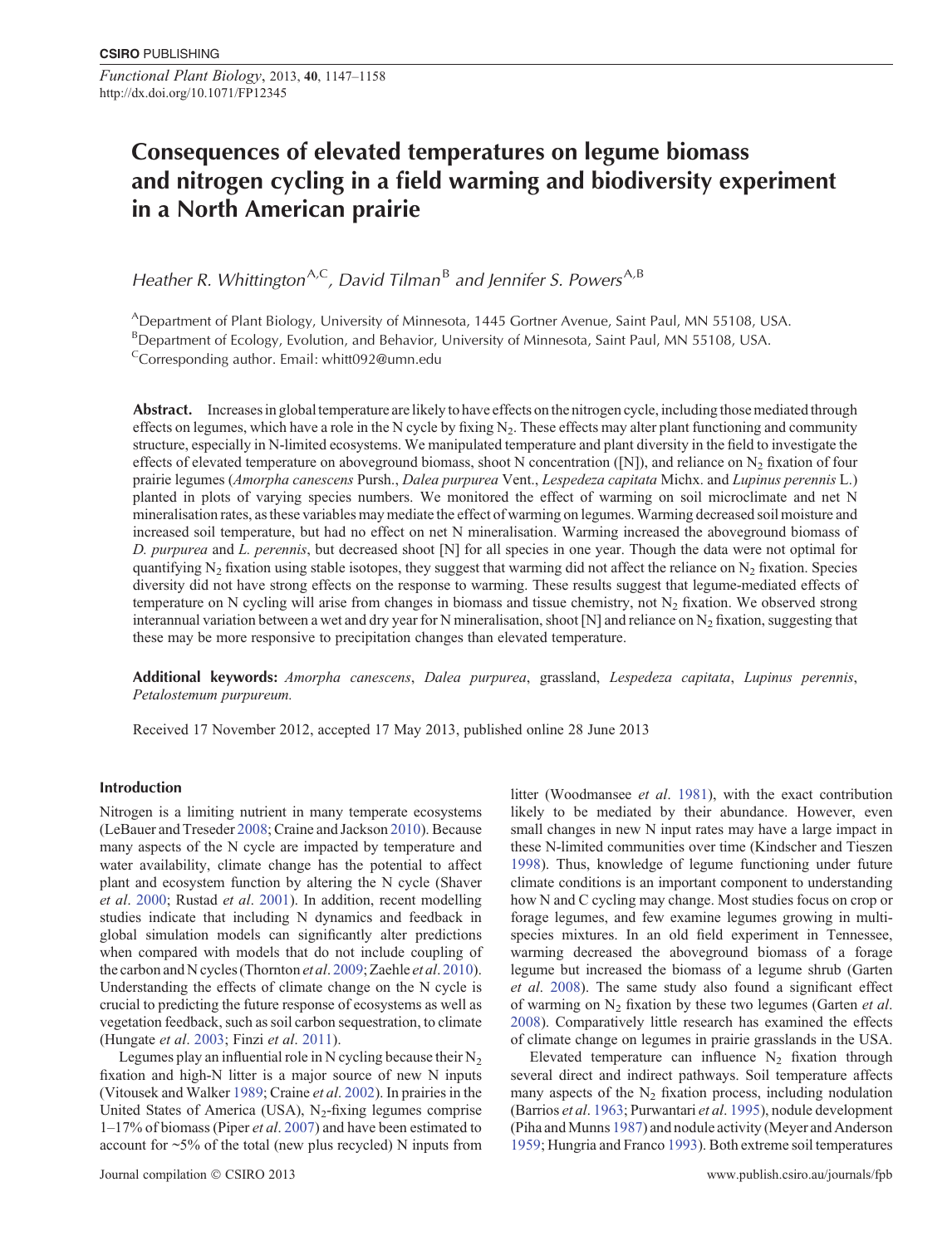and drought inhibit all of these aspects (Serraj *et al*. [1999](#page-11-0); Aranjuelo *et al*. [2007](#page-9-0)). Legumes typically have lower rates of N2 fixation in higher soil mineral N (Allos and Bartholomew [1955;](#page-9-0) West *et al*. [2005\)](#page-11-0). Net N mineralisation is often used as an index of plant available N (Schimel and Bennett [2004](#page-10-0)). In a meta-analysis, Rustad *et al*. ([2001\)](#page-10-0) found that elevated temperature increased net N mineralisation in several studies but warming had no effect in others. Moreover, the response of mineralisation to temperature may vary within a growing season (Shaw and Harte [2001](#page-11-0)) or between years (Wan *et al*. [2005\)](#page-11-0), and is likely to be mediated by soil moisture (Verburg *et al.* [2009](#page-11-0)). Furthermore, temperature may affect N<sub>2</sub>-fixation through its effect on photosynthesis and respiration. Warming increased photosynthesis and respiration in the spring and decreased photosynthesis in the autumn for several species during a field warming study in Oklahoma (Zhou *et al*. [2007](#page-11-0)). For both *Trifolium repens* L. (white clover) and *Medicago sativa* L. (lucerne),  $N_2$  fixation increased when air temperature increased but root temperature remained constant (Harding and Sheehy [1980;](#page-10-0) Kessler *et al*. [1990](#page-10-0)). By altering photosynthesis and respiration, temperature can alter the demand for N and the amount of carbon substrate available for  $N_2$  fixation.

Temperature effects on N cycling and legumes may also be influenced by plant diversity and the context of the surrounding plant community. Diversity, often measured as species richness, affects both abiotic soil conditions such as temperature and moisture, and biotic processes such as N dynamics by affecting supply and demand (Hooper *et al*. [2005](#page-10-0)). Both negative and positive correlations between soil moisture and species number have been reported, and the relationship may depend on season, soil type or the interaction between plants and the soil (De Boeck *et al*. [2006;](#page-10-0) Fornara and Tilman [2009](#page-10-0)). Increases in temperature are expected to decrease soil moisture by increasing evapotranspiration (Harte *et al*. [1995](#page-10-0); De Boeck *et al*. [2006\)](#page-10-0). In grasslands, greater shading at higher diversity may attenuate this effect, but greater biomass at higher diversity could also lead to higher water demand and evapotranspiration. No interaction between warming and diversity was seen in a warming study in mesocosms that varied in species number (De Boeck *et al*. [2006\)](#page-10-0). Mineral soil N availability (as indicated by potential mineralisation rates) may be higher in more diverse plant communities (Zak *et al*. [2003](#page-11-0); Oelmann *et al*. [2011](#page-10-0)). However, demand and competition for mineral N is likely to be greater at higher diversity, causing legumes to increase their reliance on  $N_2$  fixation as species numbers increase (Carlsson *et al*. [2009](#page-9-0); Roscher *et al*. [2011\)](#page-10-0).

To better understand the possible consequences of climate change on legume functioning and their impact on N cycling in prairies, we used a manipulative field warming experiment to examine the response of four native legumes (*Amorpha canescens* Pursh, *Dalea purpurea* Vent., *Lespedeza capitata* Michx. and *Lupinus perennis* L.) to elevated temperature in a biodiversity experiment in central Minnesota, USA. These species are widely distributed, vary in traits such as phenology and nodule type (Sprent [2001\)](#page-11-0), and showed contrasting responses to a 3 C temperature gradient under controlled conditions in a growth chamber experiment (Whittington *et al*. [2012\)](#page-11-0). In that experiment, *L. capitata* seedlings displayed higher biomass when grown at 28°C compared with 25°C,

whereas *L. perennis* seedlings showed decreased shoot N concentration ([N]) and nodulation at the higher temperature. These greenhouse results suggest that these species have the potential to respond differently to warming, but mature plants in the field may not show the same responses as seedlings growing in the greenhouse. Here, we examine (1) the effect of warming on  $N_2$  fixation and three of its potential drivers (soil temperature, soil moisture and mineral N availability), (2) the effect of warming on legume biomass and tissue N chemistry, and (3) how diversity and interannual variability affect the response of these variables to experimental warming.

## **Materials and methods**

#### *Experimental setup*

We examined the effects of elevated temperature on legumes in a large field warming experiment that was established in a longterm (>15 years) biodiversity experiment at Cedar Creek Ecosystem Science Reserve (East Bethel, MN) (Tilman *et al*. [2001\)](#page-11-0). This site occurs on a glacial outwash sandplain with sandy soils low in N. The mean annual temperature is 6.8°C (Cedar Creek Ecosystem Science Reserve [2009](#page-9-0)). Mean growing season (April to September) temperature is 16.3 C and the mean winter (December to March) temperature is –6.3 C. The mean annual precipitation is 799 mm, with 72% typically falling during the growing season. In 2009, the mean growing season temperature was  $16.1^{\circ}$ C, with a minimum of  $-18^{\circ}$ C and a maximum of 36 C. It was slightly warmer in 2010, with a mean growing season temperature of 17.2°C, a  $-5$ °C minimum and a  $36$ °C maximum. The mean winter temperatures were  $-8.6^{\circ}\text{C}$  and –5.2 C before the 2009 and 2010 growing seasons, respectively. Cumulative precipitation during the growing season was 388 mm in 2009; 2010 was considerably wetter, with 655 mm rainfall.

In 1994 and 1995, 9 m  $\times$  9 m plots were seeded with 1, 2, 4, 8, 16 or 32 species of grassland plants native or naturalised to Minnesota (Tilman *et al*. [2001\)](#page-11-0). In 2008, 38 of these plots were selected to be part of the Biodiversity and Climate warming experiment. These plots consist of six 32-species plots, nine 16-species plots, nine 4-species plots and one monoculture plot of each of the following species: *Achillea millifolium* L., *Amorpha canescens* Pursh., *Andropogon* gerardii Vitman, *Dalea purpurea* Vent. (*Petalostemum purpureum* Vent.), *Koeleria cristata* Pers., *Lespedeza capitata* Michx., *Liatris aspera* Michx., *Lupinus perennis* L., *Panicum virgatum*, *Poa pratensis* L., *Schizachyrium scoparium* (Michx.) Nash, *Solidago rigida* L. and *Sorghastrum nutans* (L.) Nash. Each plot was split into three  $2.5 \text{ m} \times 3 \text{ m}$  subplots with different warming treatments: ambient, low and high. Warming was achieved via infrared heat lamps (Kalglo Electronics, Bethlehem, PA, USA) suspended 1.8 m above the ground from metal frames. Lamps over high and low subplots emitted 1200 W and 600 W, respectively. These lamp parameters were chosen to increase the surface soil temperature in bare ground plots by 3 C and 1.5 C for the high and low warming treatments respectively. Extensive testing of the warming footprint was done before installing the lamps to verify that these targeted soil temperatures were achieved. Metal flanges over the lamp and a metal bar under the lamp helped distribute heat over the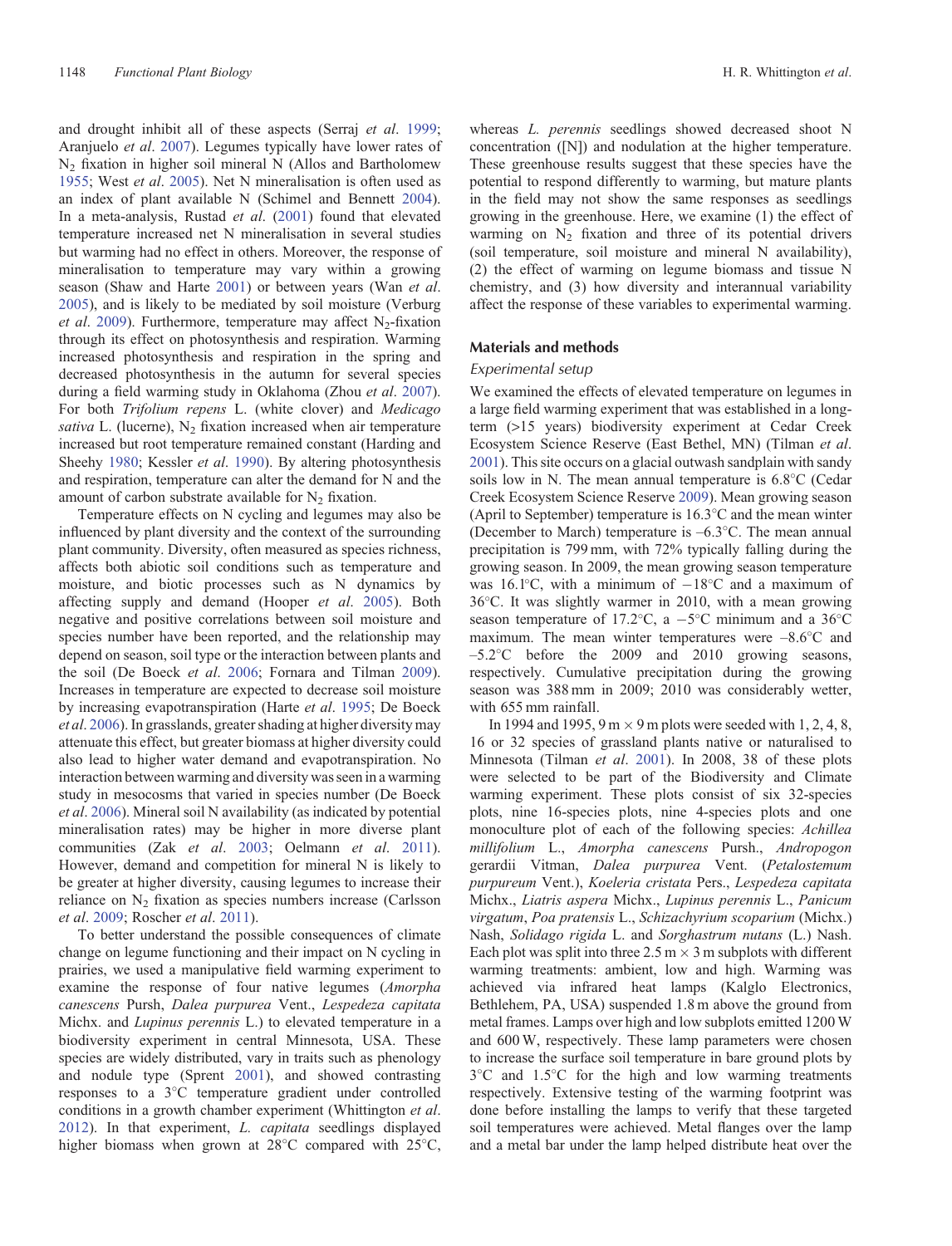subplot. Metal flanges and frames (without lamps) were also hung over ambient subplots to account for any possible effect of shading. Heating occurred during March to November. Here, we report data collected during 2009 and 2010.

#### *Soil temperature and moisture*

Surface soil temperature in each subplot was monitored hourly with three iButtons (Maxim, Sunnyvale, CA, USA), installed 2 cm below the surface. For each subplot, the mean soil temperature recorded during the *in situ* N mineralisation incubation periods was analysed. Soil moisture in the top 18 cm was measured gravimetrically as part of the N mineralisation measurements. One initial soil core (see below) was taken from each subplot in May, July and September of 2009 and 2010. A  $\sim$ 10-g sample of soil from each core was weighed, dried at 105 C for 48 h and reweighed.

## *Biomass*

Aboveground biomass of legumes in each subplot was estimated by harvesting plants in early August in 2009 and 2010, and is used as a proxy for abundance. In each subplot, all biomass 1 cm above the ground was clipped from two  $10 \text{ cm} \times 1.5 \text{ m}$  strips. The location of these strips was the same for all subplots but varied between years to avoid resampling the same location. Tissue was sorted into species, dried and weighed.

# *Stable nitrogen isotope analysis and N<sub>dfa</sub> calculations*

The stable isotopic content of nitrogen,  $\delta^{15}N$ , was measured on harvested legume tissue to estimate  $N_2$  fixation through the <sup>15</sup>N natural abundance method. This method relies on a difference in the stable isotopic composition of mineral soil N compared with that of air. Legumes relying more on  $N_2$  fixation will have  $\delta^{15}$ N values closer to zero, which is the  $\delta^{15}$ N level of air. Shoot tissue samples (i.e. stems plus leaves) from two individuals in each subplot of the polyculture plots and from three individuals in each monoculture subplot were dried (65 C), finely ground and analysed for N concentration and its stable isotopes at the Stable Isotope Facility at University of California, Davis, on a PDZ Europa ANCA-GSL elemental analyser coupled to a PDZ Europa 20–20 isotope ratio mass spectrometer (Sercon Ltd, Cheshire, UK). Shoot tissue of nonlegume individuals from subplots that did not contain legumes was also analysed to act as reference plants (i.e. the  $\delta^{15}N$  signatures of these plants represent the values of plants grown using N sources from the soil only). Reference species were restricted to the  $C_3$  forbs planted in the experiment: *A. millifolium*, *M. fistulata* and *S. rigida.*

The percent of nitrogen derived from fixation  $(^{0}\!/\!o\mathrm{N}_{\mathrm{dfa}})$  was estimated with Eqn 1 (Shearer and Kohl [1989](#page-11-0)):

$$
\%N_{\text{dfa}} = \frac{\delta^{15} N_{\text{reference}} - \text{plant}}{\delta^{15} N_{\text{reference}} - \text{plant}} - \delta^{15} N_{\text{figure}} \times 100. \tag{1}
$$

In theory, the reference plants approximate the  $\delta^{15}N$  value of available mineral nitrogen in the soil. Ideally, the reference plant(s) chosen should be similar to the legume of interest, especially in rooting depth, phenology and mycorrhizal status, as these characteristics influence where and when mineral N is obtained. Good matches, however, can be difficult to find, especially when restricted to planted communities like our field experiment. For this reason, we used mean values from the three species above as our reference. Some legume individuals displayed  $\delta^{15}N$  values above the mean reference value, yielding negative %N<sub>dfa</sub> values. We set these values of estimated % $N_{\text{dfa}}$  to zero. The  $\delta^{15}N$  of fixed N (referred to as the *B*-value) is defined as the species-specific isotopic composition of tissue when legume plants are grown using  $N_2$  fixation as the sole N source, and is typically determined in growth chamber experiments. We found that our field values of legume  $\delta^{15}$ N were lower than the *B*-values that we measured previously in a growth chamber experiment (Whittington *et al*. [2012](#page-11-0)), most probably because the rhizobial strains used in the laboratory experiment did not fully match those in the field. Because of this, we used the lowest  $\delta^{15}N$  value from the field as the *B*-value, making the assumption that at least one individual is fixing 100% of its N.

Shoot carbon concentration ([C]) and [N] values were measured at the same time as nitrogen isotopic composition. Total shoot N content was calculated by multiplying mean shoot [N] for each species in each subplot by the harvested biomass for that species in that subplot.

## *Net N mineralisation*

Net N mineralisation was measured three times a year (late spring, summer and autumn) using 1-month *in situ* incubations as an index of plant-available mineral N. Very similar methods have been used in other experiments at this site (Wedin and Tilman [1990](#page-11-0); Dijkstra *et al*. [2006\)](#page-10-0). At the start of each interval in mid-May, mid-July or mid-September, two tubes 18 cm in length and 2 cm in diameter were hammered into each subplot. One tube was removed immediately and the soil stored in plastic freezer bags on ice until N extraction within 24 h. The second tube was capped and left in the ground for 1 month before it was removed and extracted. To extract mineral N ( $NH_4^+$  and  $NO_3^-$ ), ~10 g of soil was added to 50 mL of 2M KCl, shaken for 1 h and then filtered through Whatman1 filter paper (GE Healthcare, UK). Blanks were created by shaking and filtering KCl without added soil. The extracts were stored at  $-20^{\circ}$ C until further analysis. Soil moisture was measured gravimetrically at the time of extraction as described above.

The amount of  $NH_4^+$  and  $NO_3^-$  in the KCl soil extracts was measured colourimetrically using a protocol based on Weatherburn [\(1967](#page-11-0)) or Doane and Horwath [\(2003](#page-10-0)), respectively, modified for 96-well plates (Allison and Treseder [2008](#page-9-0)). Absorbance was measured with a SpectraMax Plus spectrophotometer (Molecular Devices, Sunnyvale, CA, USA) equipped with a plate reader. Dilutions of  $NH<sub>4</sub>Cl$  and  $KNO<sub>3</sub>$ solutions were used to create standard curves for each plate. Each plate contained three replicates of each sample and standard, which were averaged. We calculated net N mineralisation rates as the difference in blank-corrected  $NH_4^+$  and  $NO_3^-$  between the final and initial cores, divided by the number of days of field incubation and expressed on a dry soil weight basis. Net ammonification and nitrification rates were similarly calculated for  $NH_4^+$  or  $NO_3^-$  only.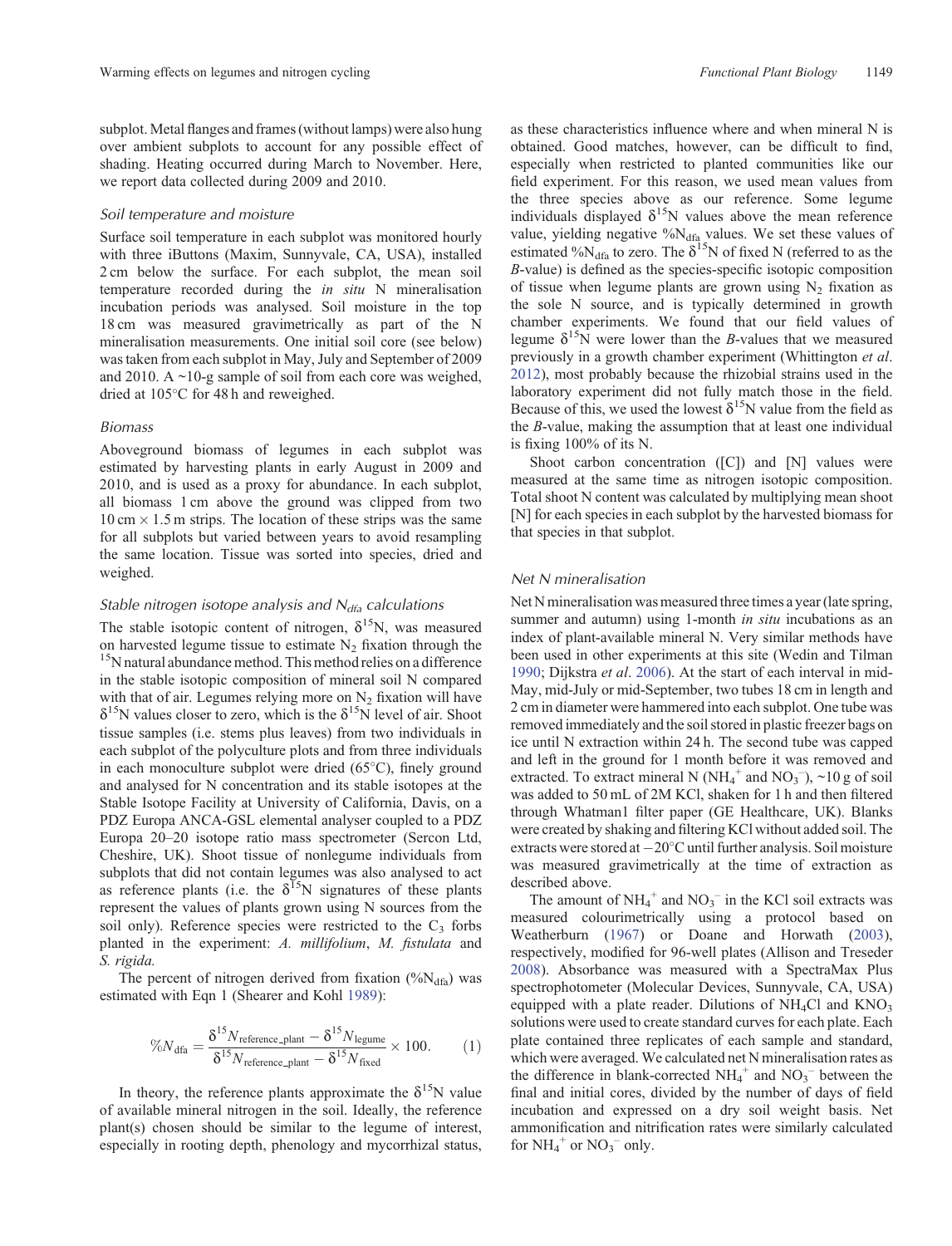# <span id="page-3-0"></span>*Statistical analysis*

We used repeated-measures ANOVA to examine the effects of year, warming, diversity and incubation period (late spring, summer and autumn) on net N mineralisation, ammonification, nitrification and initial soil moisture (measured on soil extracted with the initial N mineralisation core). Unfortunately, we have no measurements of soil temperature during the late spring 2009 incubation period, so we ran separate repeated-measures ANOVAs for each year to determine the effect of warming treatment, diversity and incubation period on the mean surface soil temperature. The 32-species plots were originally seeded using a different species mix containing some species that are not present in the lower diversity treatments and thus cannot be included in analyses that include diversity as a factor. For this reason, 32-species plots were analysed separately with ANOVAs similar to those above but without the diversity effect.

We used ANOVA to determine the effect of warming treatment, species, year and diversity on variables measured on focal legume individuals (biomass, %N<sub>dfa</sub>, shoot [N], shoot C: N ratio and total shoot N content). However, the following experimental constraints prevented us from examining all main effects and interactions in a single ANOVA model: (i) monoculture plots were not replicated for individual species; (ii) by design, not all legume species occur in the 4species plots; and (iii) the 32-species plots were planted using a different seed mix and thus are not included in any of the diversity analyses. For these reasons, we analysed subsets of the data separately to highlight various aspects of the warming effect. In the first model, we limited our analysis to the two species (*D. purpurea* and *L. capitata*) that were found in both 4-and 16-species plots in order to examine potential species  $\times$  diversity interactions. The second model included species as a random factor to examine the effect of diversity at three levels (1-, 4- and 16-species plots). The third model focussed on differences among species and only used data from high diversity plots (16- and 32-species plots) where all legume species were present.

Repeated-measures ANOVAs were performed with SAS ver. 9.2 software (SAS Institute, Cary, NC, USA). All other analyses were performed with JMP Pro ver. 9.0 software (SAS Institute). In each of the analyses, plot and its interaction with subplot were included as random factors to account for the split-plot design, where diversity was the whole-plot factor and the warming treatment was the split-plot factor. Aboveground biomass and  $\%N_{\text{dfa}}$  were square root-transformed and total shoot N was logtransformed to improve the normality of residuals.

# **Results**

# *Warming effects*

Experimental warming significantly increased surface soil temperature by 0.5–2.5 C during all incubation periods except for the 16-species plots in the late spring of 2010 and for the 32-species plots in the summer of 2010 (Tables 1, [2](#page-4-0)). Generally, soil temperatures under high warming were significantly greater than those under low warming. High warming significantly decreased soil moisture (measured on initial samples during N mineralisation incubations) by 9% compared with ambient temperatures, although this was largely driven by the 20% decrease under warming in the summer of 2009 (Fig. [1](#page-4-0)). Low warming did not significantly affect soil moisture compared with ambient temperatures.

Mean net N mineralisation rates were low but consistently positive except for the autumn of 2009. Net N mineralisation was unaffected by either warming treatment (Fig. [2](#page-5-0)*a*, *b*). Results were similar when expressing mineralisation per g of soil or per g of soil N. When  $NH_4^+$  and  $NO_3^-$  dynamics were examined separately, warming only affected net ammonification in 2010 during autumn when high and low warming increased net ammonification by 50% and 13%, respectively, compared with ambient temperatures (Fig. [2](#page-5-0)*c*, *d*). Neither warming treatment had any effect on net nitrification (Table 1). The ratio of ammonification to nitrification was 1.1 in 2009 and 0.067 in 2010.

**Table 1. F-ratios(degrees of freedom) from repeated-measures ANOVA of fixed effects on soil variables measured three times a year during the first 2 years of a warming and plant diversity experiment**

Y, year; D, diversity; W, warming; P, incubation period;  $\dagger$ , significant effect at  $P < 0.1$ ; \* significant effect at 0.05. The first degrees of freedom (d.f.) value is the numerator d.f. and the second value is the denominator d.f.

| Effect <sup>A</sup>   | Soil temperature <sup>B</sup> |                    | Soil                   | Net N             | Net               | Net                |
|-----------------------|-------------------------------|--------------------|------------------------|-------------------|-------------------|--------------------|
|                       | 2009                          | 2010               | moisture               | mineralisation    | ammonification    | nitrification      |
| Y                     |                               |                    | $4177_{(1,167)}$ *     | $5.5_{(1,104)}$ * | $0.2_{(4,128)}$   | $12.4_{(1,126)}$ * |
| D                     | $16.4_{(2,28)}$ *             | $26.2_{(2,29)}$ *  | $2.1_{(2,29)}$         | $0.4_{(2,45)}$    | $0.5_{(2,23)}$    | $0.9_{(2,23)}$     |
| W                     | $334.8_{(2,17)}$ *            | $314.3_{(2,58)}$ * | $17.5_{(2,58)}$ *      | $1.0_{(2,45)}$    | $3.1_{(2,55)}$ †  | $0.2_{(2,53)}$     |
| P                     | $8756.9_{(1,87)}$ *           | $7843_{(2,126)}$ * | $247.5_{(2,336)}$ *    | $1.9_{(2,168)}$   | $2.1_{(2,174)}$   | $8.0_{(2,172)}$ *  |
| $Y \times D$          |                               |                    | $25.2_{(2,167)}$ *     | $0.5_{(2,104)}$   | $0.5_{(2,128)}$   | $1.3_{(2,126)}$    |
| $Y \times W$          |                               |                    | $0.8_{(2,158)}$        | $1.0_{(2,105)}$   | $4.0_{(2,128)}$ * | $0.1_{(2,126)}$    |
| $Y \times P$          |                               |                    | $74.8_{(2,314)}$ *     | $3.4_{(2,185)}$ * | $2.5_{(2,185)}$ † | $10.0_{(2,188)}$ * |
| $D \times W$          | $7.7_{(4,17)}$ *              | $14.4_{(4,58)}$ *  | $0.3_{(4,58)}$         | $0.5_{(4,46)}$    | $1.0_{(4,56)}$    | $0.6_{(4,54)}$     |
| $D \times P$          | $22.6_{(2,87)}$ *             | $23.3_{(4,137)}$ * | $2.8_{(4,340)}$ *      | $0.3_{(4,170)}$   | $0.7_{(4,177)}$   | $1.0_{(4,174)}$    |
| $W \times P$          | $0.4_{(2,87)}$                | $12.0_{(4,137)}$ * | $2.8_{(4,340)}$ *      | $1.2_{(4,170)}$   | $3.4_{(4,177)}$ * | $0.2_{(4,174)}$    |
| $Y \times W \times P$ |                               |                    | $2.1_{(4,344)}\dagger$ | $1.1_{(4,215)}$   | $2.5_{(4,216)}$ * | $0.3_{(4,218)}$    |
| $D \times W \times P$ | $0.5_{(4,87)}$                | $2.4_{(8,147)}$ *  | $1.4_{(8,341)}$        | $0.8_{(8,169)}$   | $1.1_{(8,177)}$   | $0.8_{(8,174)}$    |

Athereform *P* > 0.1) three-way and four-way interactions are not shown.<br><sup>B</sup>Soil temperature data were analysed by year because we have no late spring measurements in 2009.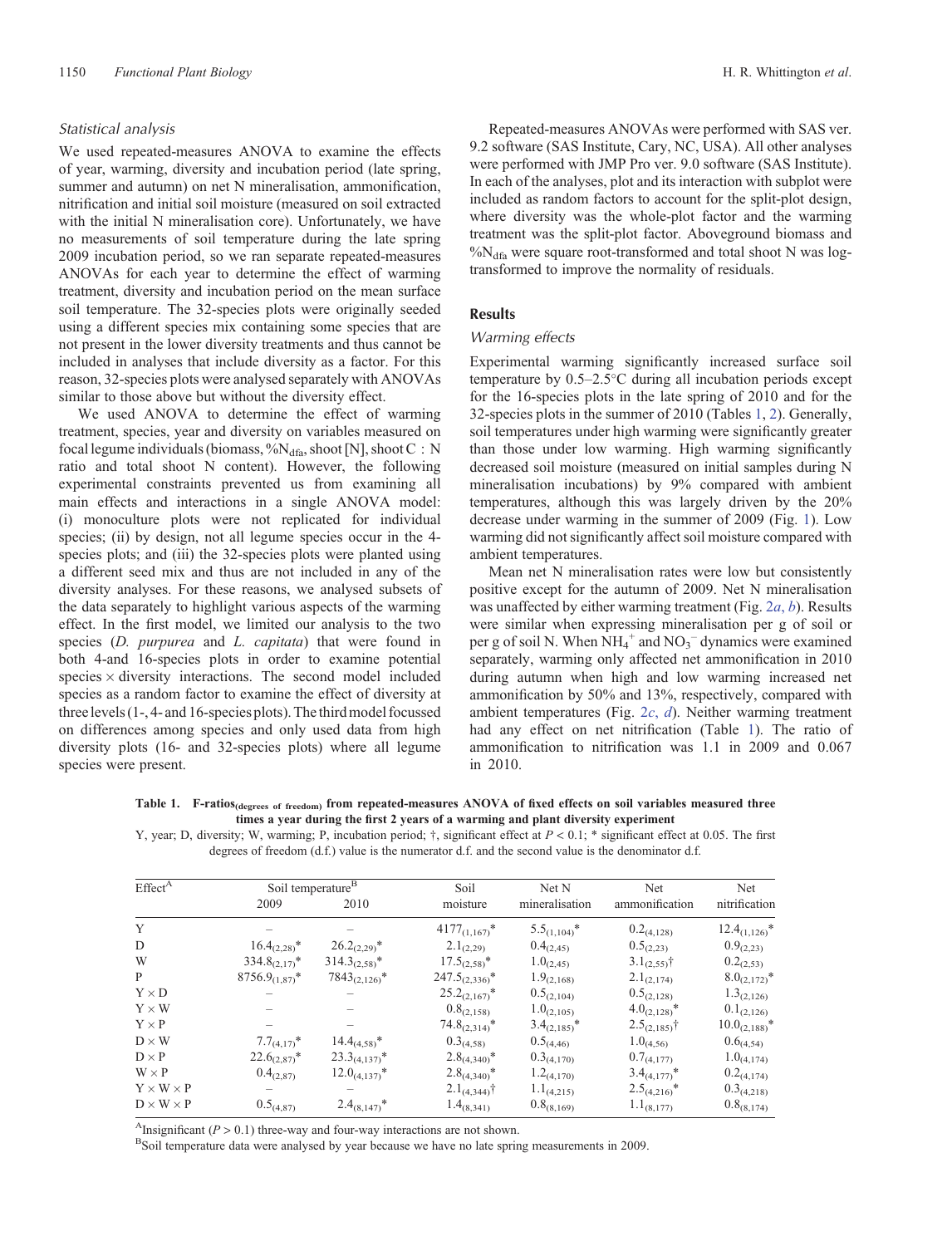#### <span id="page-4-0"></span>**Table 2. Meanincrease (s.e.)in surface soil temperature (**8**C) from ambientin plots varyingin plant species diversity under two levels of warming**

Bold values indicate a significant  $(P < 0.05)$  difference from the ambient treatment

| Year | Warming   | Incubation                      | Diversity level                                 |                                                 |                                                  |                                                 |
|------|-----------|---------------------------------|-------------------------------------------------|-------------------------------------------------|--------------------------------------------------|-------------------------------------------------|
|      | treatment | period                          | 1 species                                       | 4 species                                       | 16 species                                       | 32 species                                      |
| 2009 | High      | Summer<br>Autumn                | $2.5 \pm 0.1$<br>$2.5 \pm 0.1$                  | $2.3 \pm 0.2$<br>$2.4 \pm 0.2$                  | $1.2 \pm 0.2$<br>$1.7 \pm 0.2$                   | $2.0 \pm 0.4$<br>$2.5 \pm 0.2$                  |
|      | Low       | Summer<br>Autumn                | $1.0 \pm 0.1$<br>$1.2 \pm 0.1$                  | $1.1 \pm 0.2$<br>$1.0 \pm 0.2$                  | $0.4 \pm 0.2$<br>$0.8 \pm 0.2$                   | $0.9 \pm 0.4$<br>$1.2 \pm 0.1$                  |
| 2010 | High      | Late spring<br>Summer<br>Autumn | $2.6 \pm 0.2$<br>$2.1 \pm 0.1$<br>$3.1 \pm 0.1$ | $1.7 \pm 0.3$<br>$1.7 \pm 0.2$<br>$2.6 \pm 0.4$ | $0.2 \pm 0.3$<br>$1.0 \pm 0.3$<br>$2.6 \pm 0.2$  | $1.7 \pm 0.5$<br>$0.8 \pm 0.2$<br>$2.6 \pm 0.5$ |
|      | Low       | Late spring<br>Summer<br>Autumn | $1.0 \pm 0.2$<br>$1.0 \pm 0.1$<br>$1.3 \pm 0.1$ | $1.0 \pm 0.1$<br>$0.8 \pm 0.1$<br>$1.6 \pm 0.3$ | $-0.1 \pm 0.2$<br>$0.4 \pm 0.1$<br>$1.2 \pm 0.1$ | $0.8 \pm 0.4$<br>$0.8 \pm 0.1$<br>$1.3 \pm 0.3$ |



**Fig. 1.** The effect of warming on initial soil moisture measured at the start of three N mineralisation incubation periods in (*a*) 2009 and (*b*) 2010. Letters indicate significant differences among means (*P* < 0.05, *post hoc* Tukey's honestly significant difference (HSD) test after ANOVA) across both years. Error bars indicate  $\pm$  s.e.

Legume shoot  $\delta^{15}N$  values varied from  $-4.43\%$  to 2.41% (mean: –2.06‰) and reference plant values overlapped legume values with a range of  $-6.69\%$  to 3.40‰ (mean  $-1.41\%$ ), which presents a challenge for the natural abundance method for estimating  $\%N_{dfa}$  (see Discussion). Using these data, we found no evidence that either warming treatment affected  $\%$ N<sub>dfa</sub> (Table [3](#page-6-0)). The significant species  $\times$  warming interaction seen in Model 1 occurred because *D. purpurea* and *L. capitata* differed from each other in only two of the warming treatments. Within each species, there was no effect of warming.

In general, the three subsets of data yielded similar results for aboveground biomass (Table [3](#page-6-0)). High warming significantly affected the biomass of *D. purpurea* and *L. perennis*, but this effect depended upon year for *D. purpurea*. In 2010, *D. purpurea* aboveground biomass in the high warming treatment was over twice and four times that seen in the ambient treatment for the 4-species and 16-species plots, respectively (Fig. [3](#page-7-0)*a*). In the 16 and 32-species plots, *L. perennis* had 88% and 78% higher biomass under high and low warming, respectively, compared with ambient temperatures (Fig. [3](#page-7-0)*c*). The biomass of *D. purpurea* and *L. perennis* in the low warming treatment was not significantly different from either the high warming or ambient treatments.

Warming treatment affected shoot [N] only in 2010, when low and high warming decreased [N] by 8–32%, depending on species (Table [4](#page-7-0)). Shoot C : N results were similar to shoot [N] (data not shown). Warming did not affect total shoot N content expressed on a ground area basis.

#### *Diversity effects*

In 2009, soil temperature was higher in the 1- and 4-species plots compared with 16-species plots during the summer, with no effect of diversity in the autumn. In 2010, 1- and 4-species plots displayed higher soil temperature than the 16-species plots during late spring and summer. In autumn 2010, soil temperature was higher in the monocultures compared with the 16-species plots.

Diversity did not affect net N mineralisation, ammonification or nitrification, but did affect  $N_2$  fixation (Tables [1,](#page-3-0) [3\)](#page-6-0). Plots with higher diversity generally displayed higher %N<sub>dfa</sub> values. In 2010,  $\%$ N<sub>dfa</sub> in the 16- and 4-species plots was twice that in monocultures, whereas  $\%N_{\text{dfa}}$  was three times higher in the 16species plots compared with the 4-species plots in 2009 (Fig. 4*[b](#page-7-0)*).

Legume biomass was 72% and 53% lower in the 16-species plots than in the 1- or 4-species plots, respectively (Fig. 3*[b](#page-7-0)*).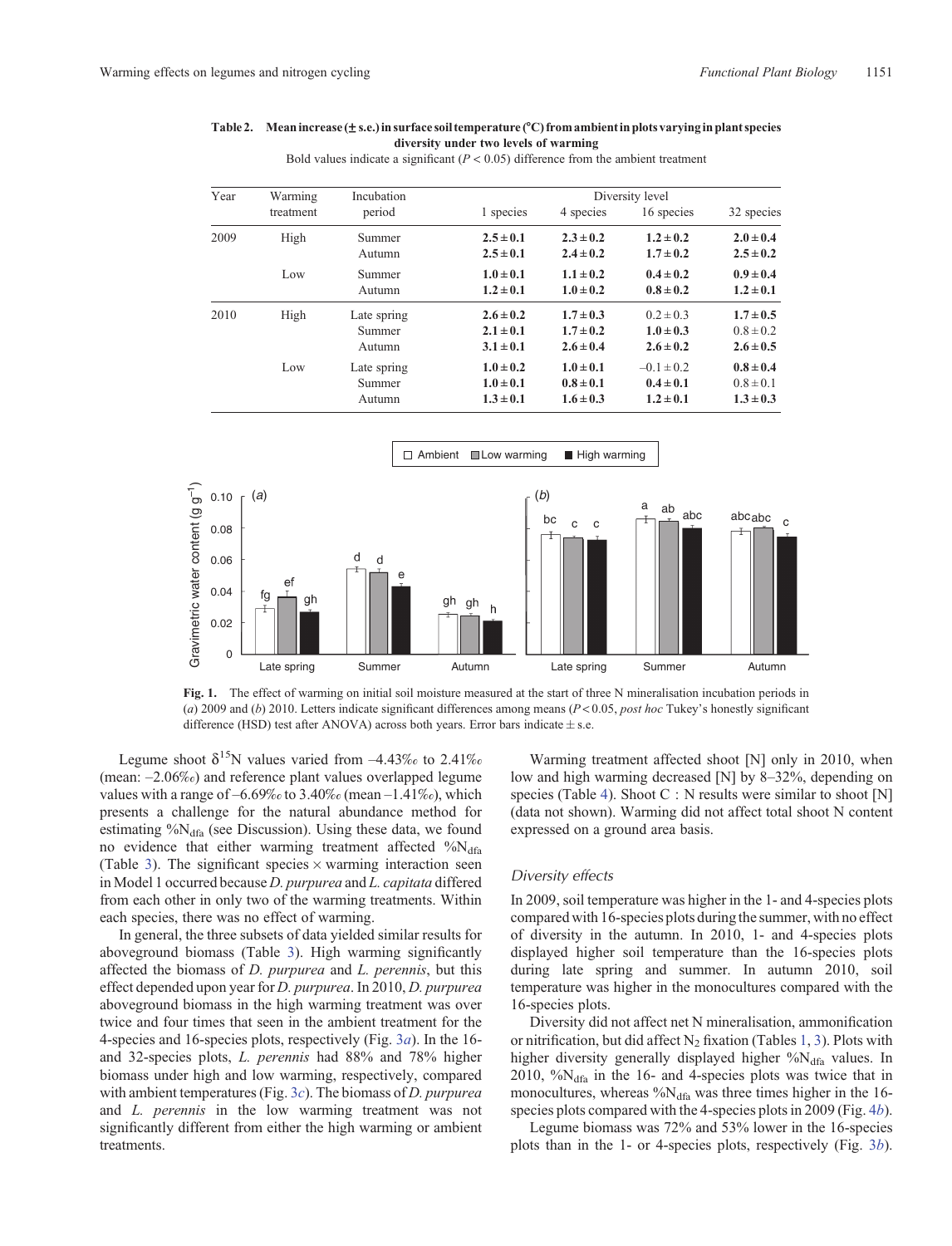<span id="page-5-0"></span>

**Fig. 2.** The effect of warming treatment on  $(a, b)$  net N mineralisation and  $(c, d)$  net ammonification at three time periods in  $(a, c)$ 2009 and  $(b, d)$  2010. Error bars indicate  $\pm$  s.e. Letters indicate significant differences across years ( $P$  < 0.05, *post hoc* Tukey's honestly significant difference (HSD) tests after ANOVA).

Individuals of all species growing in monoculture displayed 6% and 22% higher shoot [N] than those in the four- and 16-species plots, respectively (Table [4\)](#page-7-0). Following the trends seen for aboveground biomass, total shoot N content per ground area was lower in the 16-species plots compared with in the 1- and 4 species plots.

#### *Warming and diversity interactions*

The effect of warming on soil temperature was influenced by diversity, with larger deviations from ambient conditions at low diversity (Table [2\)](#page-4-0). Diversity did not affect the response of soil moisture or net N mineralisation to the warming treatment.

When species were pooled (Model 2), an effect of high warming on biomass was only detectable in the 16-species plots, where legume biomass was 81% greater under high warming than under ambient conditions (Fig. [3](#page-7-0)*b*). Additionally, the 2010 increase in *D. purpurea* biomass under warming in the 16-species plots was twice that seen in the 4 species plots. Diversity did not affect the warming responses of shoot [N] or total shoot N content.

#### *Year and seasonal effects*

Soil moisture varied among years and seasons (Fig. [1\)](#page-4-0). It was 126% higher in 2010 compared with 2009. In 2009, soil moisture was 31% and 111% higher in late spring and summer, respectively, compared with autumn. In 2010, soil moisture was 10% higher in summer than in late spring or autumn (Fig. [1](#page-4-0)).

Mineralisation during autumn was 30 times higher in 2010 than in 2009. In 2010, autumn mineralisation was eight times higher than late spring mineralisation in 2010. Interannual and seasonal variation in nitrification followed the trends seen for net mineralisation. Ammonification was not greatly affected by year or incubation period.

Significant interannual variation in  $\%N_{dfa}$  was evident in all three ANOVA models, mostly driven by interannual variation in *D. purpurea* and *L. perennis* (Fig. [4](#page-7-0)*b*). In *D. purpurea*, % $N_{\text{dfa}}$  was twice as high in 2010 than in 2009, and *L. perennis* displayed 44% higher % $N_{\text{dfa}}$  values in 2010 than in 2009.

Aboveground biomass and tissue N chemistry variables also displayed significant differences between the years. In the 16- and 32-species plots (Model 3), *A. canescens* and *L. perennis* exhibited 60–63% less biomass in 2010 than 2009. Year accounted for the most variation in shoot [N], with 13–47% higher shoot [N] in 2010 than in 2009, depending on species (Table [4\)](#page-7-0). *A. canescens* displayed 57% less total shoot N content in 2010 than in 2009.

#### **Discussion**

Ongoing global climate change may affect ecosystem nutrient cycling, plant traits and community structure directly and indirectly. Because N is often a limiting nutrient and legumes play a significant role in N cycling, we examined the potential impacts of warming on  $(1)$  perennial prairie legume  $N_2$  fixation and three of its drivers (soil moisture, soil temperature and *in situ* net N mineralisation rates), and (2) legume biomass and tissue N chemistry using a manipulative field warming and biodiversity study with two levels of warming. We also examined the effect of species diversity on any response to warming. As expected,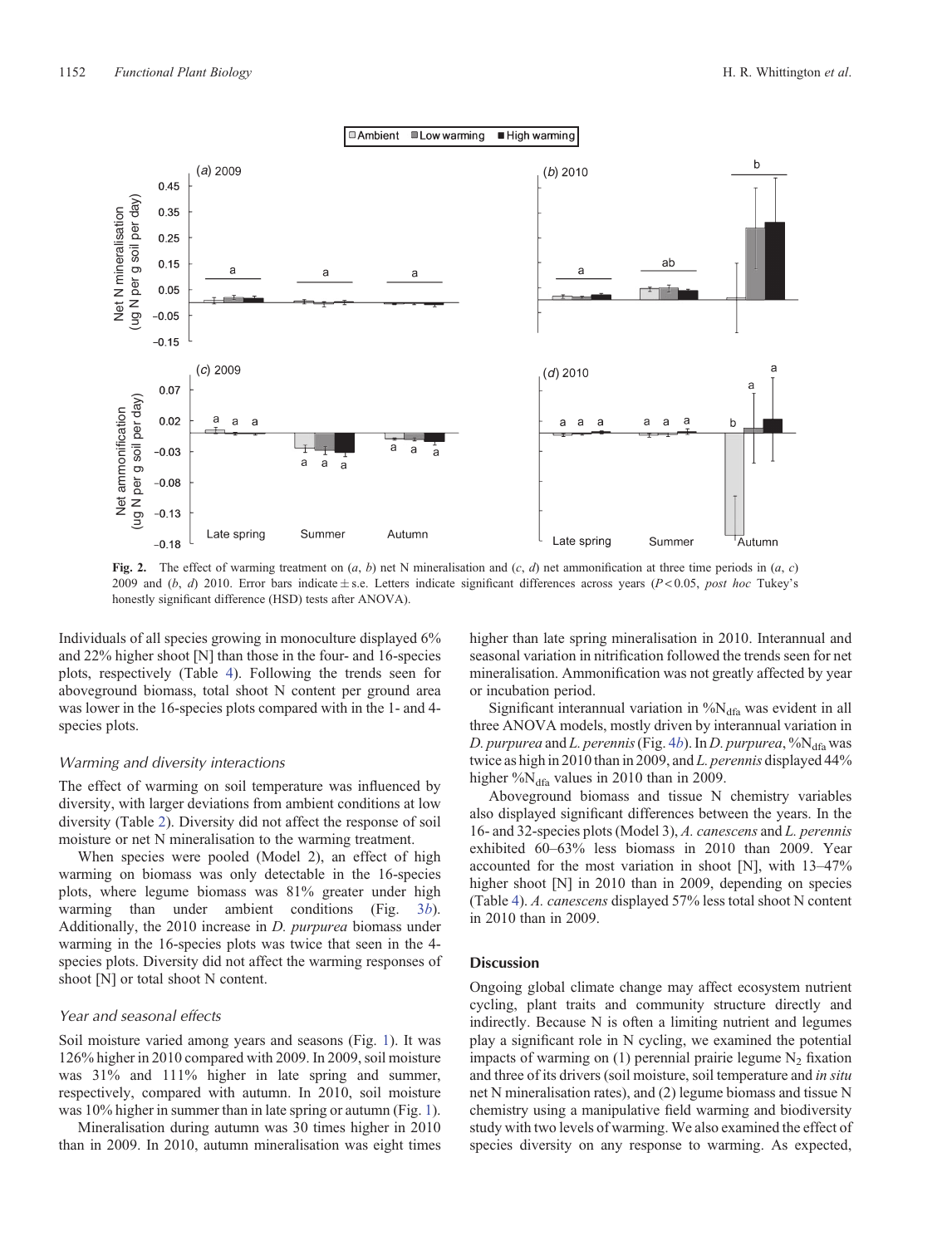#### <span id="page-6-0"></span>**Table 3. F-ratios(degrees of freedom) from ANOVAs used to analyse variables measured on legume individuals during the first 2 years of a warming and plant diversity experiment**

Y, year; S, species; D, diversity; W, warming;  $\dagger$ , significant effect at  $P < 0.1$ ; \*, significant effect at  $P < 0.05$ . The first degrees of freedom (d.f.) value is the numerator d.f. and the second value is the denominator d.f.

| Model and subset of data analysed <sup>A</sup> | $Effect^{\overline{B}}$      | Aboveground<br>biomass | Shoot [N]          | %N derived<br>from fixation | Total shoot<br>N content |
|------------------------------------------------|------------------------------|------------------------|--------------------|-----------------------------|--------------------------|
| Model 1: Dalea purpurea                        | Y                            | $2.0_{(1,70)}$         | $51.3_{(1,171)}$   | $59.3_{(1,171)}$ *          | $0.7_{(1,54)}$           |
| and Lespedeza capitata individuals             | S                            | $39.8_{(1,99)}$ *      | $7.3_{(1.72)}$ *   | $39.1_{(1,53)}$ *           | $0.2_{(1,38)}$           |
| in 4- and 16-species plots                     | D                            | $20.2_{(1,11)}$ *      | $0.2_{(1,13)}$     | $10.2_{(1,13)}$ *           | $44.7_{(1,13)}$ *        |
|                                                | W                            | $5.0_{(2,25)}$ *       | $8.4_{(2,27)}$ *   | $0.6_{(2,30)}$              | $3.1_{(2,17)}$           |
|                                                | $Y \times S$                 | $0.3_{(1,71)}$         | $0.7_{(1,166)}$    | $24.0_{(1,167)}$ *          | $0.1_{(1,52)}$           |
|                                                | $\mathbf{Y}\times\mathbf{D}$ | $2.4_{(1,71)}$         | $0.3_{(1,72)}$     | $12.5_{(1,171)}$ *          | $0.3_{(1,54)}$           |
|                                                | $Y \times W$                 | $4.7_{(2,70)}$ *       | $4.0_{(2,170)}$ *  | $0.7_{(2,170)}$             | $0.5_{(2,59)}$           |
|                                                | $S \times D$                 | $102.2_{(1,89)}$ *     | $3.5_{(1,72)}$ †   | $0.2_{(1,54)}$              | $13.0_{(1,38)}$ *        |
|                                                | $S \times W$                 | $3.0_{(2,88)}\dagger$  | $2.5_{(2,102)}$ †  | $4.6_{(2,98)}$ *            | $0.2_{(2,60)}$           |
|                                                | $D \times W$                 | $0.1_{(2,25)}$         | $0.1_{(2,27)}$     | $0.1_{(2,30)}$              | $0.4_{(2,59)}$           |
|                                                | $Y \times D \times W$        | $1.7_{(2,71)}$         | $3.5_{(2,170)}$ *  | $0.1_{(2,170)}$             | $0.4_{(2,59)}$           |
| Model 2: Individuals in 1-,                    | Y                            | $1.8_{(1,174)}$        | $68.3_{(1,371)}$   | $13.2_{(1,367)}$ *          | $0.7_{(1,153)}$          |
| 4- and 16-species plots with species           | D                            | $14.0_{(2,15)}$ *      | $12.2_{(2,15)}$ *  | $10.8_{(2,17)}$ *           | $20.7_{(2,14)}$ *        |
| added as a random factor                       | W                            | $5.5_{(2,132)}$ *      | $7.0_{(2,50)}$ *   | $0.9_{(2,47)}$              | $0.6_{(2,126)}$          |
|                                                | $Y \times D$                 | $4.9_{(2,175)}$ *      | $1.0_{(2,372)}$    | $17.7_{(2,368)}$ *          | $0.8_{(2,154)}$          |
|                                                | $Y \times W$                 | $2.9_{(2,175)}$        | $4.4_{(2,368)}$ *  | $1.2_{(2,367)}$             | $0.7_{(2,152)}$          |
|                                                | $D \times W$                 | $3.6_{(4,101)}$ *      | $0.9_{(4,47)}$     | $1.3_{(4,44)}$              | $0.9_{(4,112)}$          |
| Model 3: Individuals                           | Y                            | $29.0_{(1,211)}$       | $72.9_{(1,443)}$   | $31.7_{(1,441)}$            | $8.4_{(1,203)}$ *        |
| in 16- and 32-species plots                    | S                            | $53.8_{(3,227)}$ *     | $61.2_{(3,414)}$ * | $55.6_{(3,442)}$ *          | $19.9_{(3,206)}$ *       |
|                                                | W                            | $3.4_{(2,24)}$ *       | $4.8_{(2,30)}$ *   | $1.4_{(2,25)}$              | $0.4_{(2,27)}$           |
|                                                | $Y \times S$                 | $8.3_{(3,211)}$ *      | $2.9_{(3,434)}$ *  | $4.1_{(3,431)}$ *           | $2.8_{(3,194)}$ *        |
|                                                | $\mathbf{Y}\times\mathbf{W}$ | $1.1_{(2,211)}$        | $6.5_{(2,446)}$ *  | $1.7_{(2,444)}$             | $0.5_{(2,204)}$          |
|                                                | $S \times W$                 | $2.6_{(6,232)}$ *      | $1.1_{(6,450)}$    | $0.4_{(6,446)}$             | $1.4_{(6,210)}$          |

ADue to the structure of the data collected, three separate ANOVAs were run, each using a subset of the data and a slightly different model of effects.

<sup>B</sup>Insignificant ( $P > 0.1$ ) three-way and four-way interactions are not shown.

warming increased soil temperature and decreased soil moisture, but this response was most evident for the higher warming treatment, and for many measurement periods soil moisture did not differ between ambient and low warming conditions. Contrary to our expectations, net N mineralisation rates did not differ among warming treatments or diversity levels, but showed strong inter-annual variation during the autumn sampling period. We acknowledge that our ability to quantify  $N_{\text{dfa}}$  was limited in our experimental setting. Given this caveat, we did not find support for any effect of warming treatment on  $N_2$  fixation, but found evidence for an effect of diversity. Both high and low warming decreased shoot [N], but only high warming increased aboveground biomass for two species. This higher biomass did not lead to higher aboveground N pools in these legumes, though, because of the lower shoot [N]. Species diversity only affected the response of soil temperature and biomass to experimental warming. Overall, these results suggest small potential legume-mediated changes to N cycling under elevated temperatures for this prairie ecosystem, and that climate change may affect ecosystem N cycling more via effects on legume abundance and tissue N chemistry than effects on  $N_2$ fixation. Low warming treatment values were usually intermediate between ambient and high warming conditions, but occasionally would be more similar to ambient conditions or to warming, depending on the variable and year.

#### *Temperature effects*

Contrary to expectation, we found no evidence that  $N<sub>2</sub>$  fixation (estimated as the proportion of nitrogen derived from fixation, %  $N_{dfa}$ ) was affected by the warming treatment. As with net N mineralisation, the warming-induced soil moisture decreases may have offset the increases in soil temperature. Also, our net N mineralisation results indicate no change in plant-available soil N under warming. The effects of warming on these three drivers of  $N_2$  fixation probably combined to produce no change in the reliance on fixation. Elevated temperature could also affect  $N_2$ fixation through its effect on nodulation (Purwantari *et al*. [1995;](#page-10-0) Lira Junior *et al*. [2005](#page-10-0); Whittington *et al*. [2012\)](#page-11-0). We found no effect of warming treatment on nodule fresh weight, which ranged from  $0 \text{ g m}^{-3}$  to  $240 \text{ g m}^{-3}$  among subplots in 2011 (data not shown). Warming affected  $N_2$  fixation in several other field warming studies (Lilley *et al*. [2001](#page-10-0); Garten *et al*. [2008\)](#page-10-0). The lack of any warming-induced changes to  $\%N_{dfa}$  and total N content in our study suggests that the amount of fixed N added to these systems may not change due to future temperature increases of the magnitudes we imposed. However, temperature-dependent shifts in the abundance of various legume species could change N input rates.

The  $^{15}N$  natural abundance method for measuring  $\%N_{\text{dfa}}$  used in this study is not without limitations (Handley and Raven [1992;](#page-10-0) Boddey *et al.* [2000\)](#page-9-0). Our values of %N<sub>dfa</sub> may be inflated, since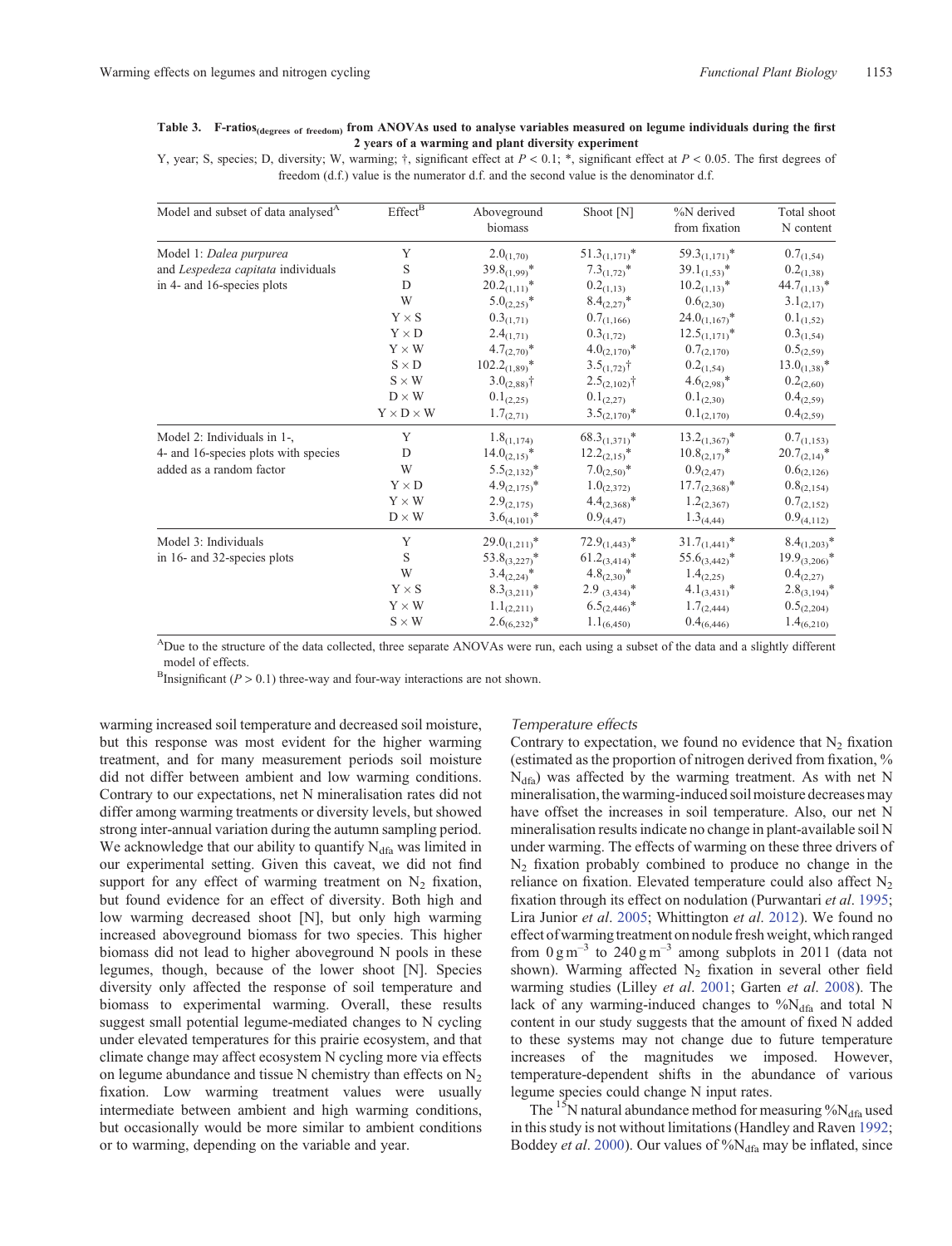<span id="page-7-0"></span>

**Fig. 3.** The effect of warming on aboveground biomass as analysed with three different subsets of data. (*a*) The effect of warming on *Dalea purpurea* and *Lespedeza capitata* biomass (Model 1). Only 2010 data are shown, as this was the only year to show a significant effect of warming. (*b*) The influence of diversity on the warming response of biomass (Model 2). Means are pooled across species and years. (*c*) The effect of warming on biomass for each species (*Amorpha canescens*, *D. purpurea*, *L. captitata* and *Lupinus perennis*) in diverse plots (Model 3). Means are pooled across 16- and 32-species plots for both years. Error bars represent  $\pm$  s.e. Letters indicate significant differences (*P* < 0.05, *post hoc* Tukey's honestly significant difference (HSD) tests after ANOVA) among means within each model.

we assumed at least one individual of each species was relying solely on fixation each year. However, our values are still relatively low compared with values reported for the same species in a different field experiment in the same field (West *et al*. [2005](#page-11-0)). Our low values most probably occurred because several legume individuals exhibited higher  $\delta^{15}N$  values than the mean reference values. Since a negative reliance on fixation is not feasible, we set the %N<sub>dfa</sub> value to zero for these individuals. Our data suggest that this method for measuring  $N_2$  fixation may

**Table 4. Shoot [N] (mg g–<sup>1</sup> ) of four legumes (***Amorpha canescens***,** *Dalea purpurea***,** *Lespedeza captitata* **and** *Lupinus perennis***) grown at three diversity levels and under two warming treatments for 2 years**

Values are means  $\pm$  s.e. Letters indicate significant differences among means within each effect (*P* < 0.05, *post hoc* Tukey's honestly significant difference tests after ANOVA)

| Effect                 | Level                   |                              | Year                   |  |  |  |
|------------------------|-------------------------|------------------------------|------------------------|--|--|--|
|                        |                         | 2009                         | 2010                   |  |  |  |
| Species <sup>A</sup>   | A. canescens            | $14.4 \pm 0.3$ <sup>c</sup>  | $17.5 \pm 0.4^{ab}$    |  |  |  |
|                        | D. purpurea             | $17.0 \pm 0.3^{ab}$          | $18.9 \pm 0.4^{\circ}$ |  |  |  |
|                        | L. capitata             | $15.0 \pm 0.2^{bc}$          | $17.5 \pm 0.3^{\rm a}$ |  |  |  |
|                        | L. perennis             | $9.8 \pm 0.3$ <sup>d</sup>   | $14.0 \pm 0.9^{\circ}$ |  |  |  |
| Warming treatment      | Ambient                 | $14.7 \pm 0.5$ <sup>cd</sup> | $20.0 \pm 0.7^{\rm a}$ |  |  |  |
|                        | Low                     | $14.3 \pm 0.4^d$             | $17.4 \pm 0.5^{\rm b}$ |  |  |  |
|                        | High                    | $14.3 \pm 0.5$ <sup>cd</sup> | $16.1 \pm 0.5^{bc}$    |  |  |  |
| Diversity <sup>B</sup> | 1 species $a$           | $16.2 \pm 0.8$               | $21.0 \pm 1.0$         |  |  |  |
|                        | 4 species <sup>b</sup>  | $16.3 \pm 0.4$               | $18.4 \pm 0.4$         |  |  |  |
|                        | 16 species <sup>b</sup> | $13.4 \pm 0.3$               | $16.9 \pm 0.5$         |  |  |  |
|                        |                         |                              |                        |  |  |  |

AValues shown are means pooled across 16- and 32-species plots.  $B$ There were no diversity  $\times$  year interactions, so the differences between the diversity levels are shown with letters next to the level; values are means pooled across species and warming treatments.



**Fig. 4.** The effect of year and diversity on the proportion of N derived from fixation (N<sub>dfa</sub>). (*a*) Interannual variation in N<sub>dfa</sub> for the four focal legumes (*Amorpha canescens*, *Dalea purpurea*, *Lespedeza captitata* and *Lupinus perennis*). (*b*) The effect of plant diversity on N<sub>dfa</sub>. Error bars indicate  $\pm$ s.e. Letters indicate significant differences among means (*P* < 0.05, *post hoc* Tukey's honestly significant difference (HSD) tests after ANOVA).

not be optimal for this system, since there was not a large difference in the  $\delta^{15}N$  values of legumes and reference plants. Since we did not see a large difference between legume  $\delta^{15}N$ values and reference plant  $\delta^{15}N$  values, our % $N_{dfa}$  values should be interpreted with caution and should not be considered as quantitative measurements of  $N_2$  fixation, and it would be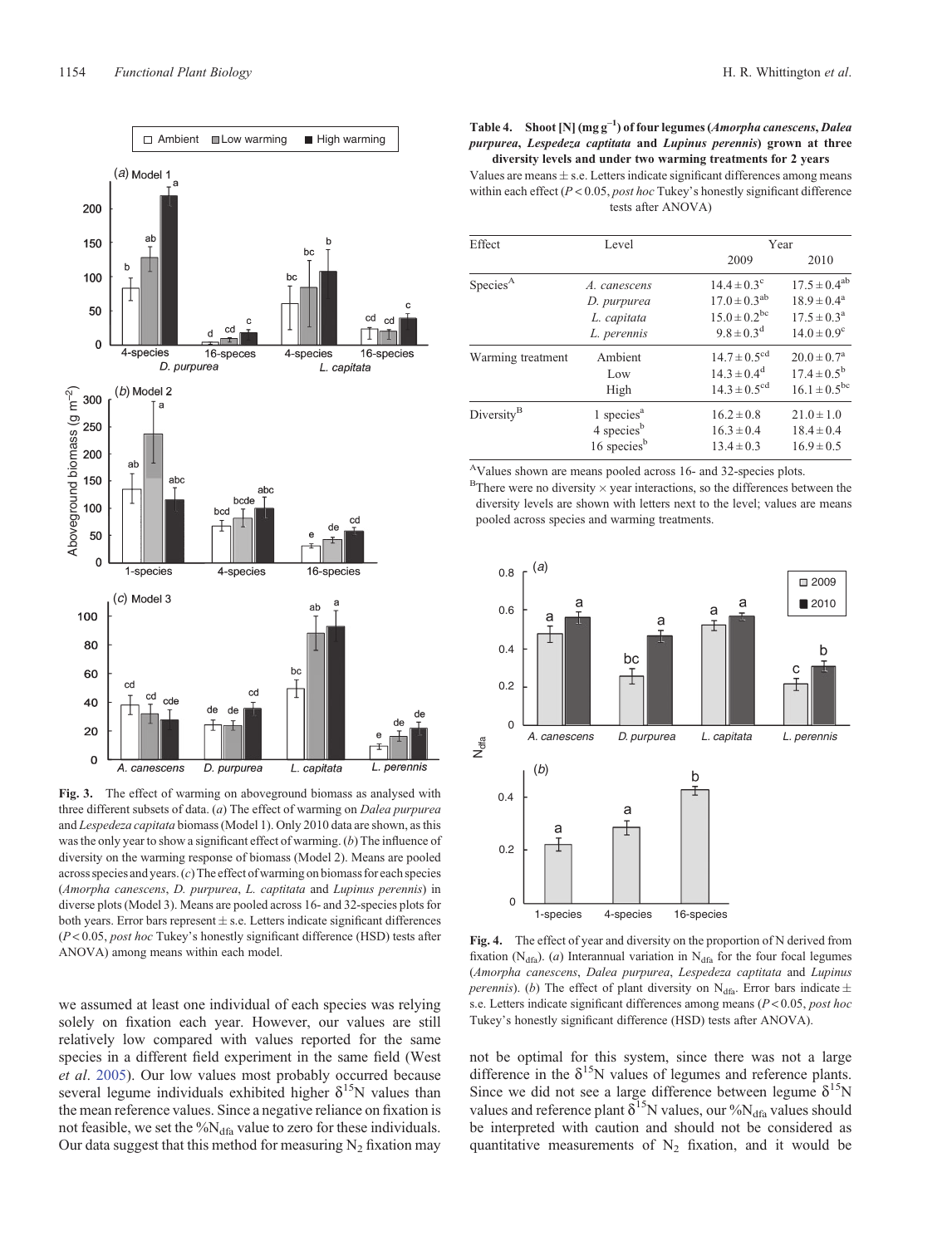inappropriate to use these values to estimate amount of fixation on an ecosystem-wide basis (Ledgard and Peoples [1988\)](#page-10-0). An alternative to using  $\%N_{dfa}$  values calculated with a mixing model is to simply examine the legume  $\delta^{15}N$  values. Analysis of the  $\delta^{15}$ N values yielded results (not shown) similar to those seen for %N<sub>dfa</sub> (i.e. diversity and year affected  $\delta^{15}N$  values but warming did not), suggesting that the  $\%N_{\text{dfa}}$  results are not false trends created by the calculations necessary for the mixing model.

Net N mineralisation is often used as an index of plantavailable N (Schimel and Bennett [2004](#page-10-0)). We found no effect of warming or diversity on net N mineralisation rates. Previous studies have yielded mixed results on the effect of warming on net N mineralisation (Rustad *et al*. [2001](#page-10-0)). In a subalpine warming experiment in the Rocky Mountains, warming did not affect N transformation rates in a mesic site, but did increase net N mineralisation in a dry site for 2 out of 3 years (Shaw and Harte [2001](#page-11-0)). Interannual variation in the warming response of N mineralisation was also seen in an Oklahoma tallgrass prairie warming experiment, with warming increasing it one year and decreasing it the next (Wan *et al*. [2005](#page-11-0)). A lack of response may be due to the antagonistic effects of decreasing soil moisture and increasing soil temperature. We did find that the high and low warming treatments increased net ammonification in the very wet autumn of 2010, but warming had no effect on net nitrification. In 2010, net nitrification was ~15 times larger than ammonification and probably had more influence on net N mineralisation rates. The increase in ammonification may have arisen due to higher gross mineralisation rates, lower microbial immobilisation or decreased nitrification rates under warming. Contrary to our findings, warming increased immobilisation during the first two years of two other field warming studies (Shaw and Harte [2001](#page-11-0); Larsen *et al*. [2011](#page-10-0)).

*D. purpurea* and *L. perennis* both had significant aboveground biomass responses to warming treatments, with three and two times, respectively, higher biomass under warming on average across the four-, 16- and 32-species plots in 2010. The biomass harvest occurred when *L. perennis* was senescing. For this species, warming may have delayed senescence, leading to higher biomass in these subplots at the time of harvest, although we detected no effect of warming on the community normalised difference vegetation index during this time in 2011 (Whittington [2012\)](#page-11-0). In a growth chamber experiment with seedlings of these species, *L. capitata* was the only species to display enhanced growth under elevated temperatures, although there was a trend for a small increase in biomass for *D. purpurea* (Whittington *et al*. [2012](#page-11-0)). These differences might mean that seedlings and mature plants respond differently to warming and these differences could interact to affect community structure over time. The differences between the two studies might also be due to indirect interactions that occur in field settings but not in the controlled environment of a growth chamber.

Warming decreased legume shoot [N] concentrations, with reductions of 8–32% depending on species, suggesting a decrease in mineral N uptake. A reduction in uptake could be due to decreased soil moisture or undetected decreases in soil N availability. We also cannot rule out the possibility of warming effects on root biomass or architecture that could also affect N uptake. Additionally, the increase in biomass production under warming observed for *D. purpurea* and *L. perennis* could account

for the decrease in shoot [N], even if mineral N uptake remained unaffected for these two species. Previous studies have yielded mixed results on the impact of warming on tissue N concentrations. Warming decreased shoot [N] in several Oklahoma tallgrass prairie species including *Ambrosia psilostachya* DC., *Aster ericoides* L., *Dichanthelium oligosanathes* (Shult.) Gould, *Schizachyrium scoparium* (Michx.) Nash, and *Sporobolus asper* (Beauv.) Kunth (An *et al*. [2005](#page-9-0)). Similar results have been found for subterranean clover (*Trifolium subterraneum* L.) (Lilley *et al*. [2001](#page-10-0)) and rhizoma peanut (*Arachis glabrata* Benth.) (Fritschi *et al*. [1999](#page-10-0)), Warming, however, was found to increase [N] in a moist tundra ecosystem (Welker *et al*. [2005\)](#page-11-0), and the authors attribute this increase to an increase in N mineralisation. In an oldfield grassland community in Tennessee, warming had no effect on shoot [N] in several species, including two legumes (Garten *et al*. [2008\)](#page-10-0). Decreases in shoot [N] (and resulting increases in shoot C : N) may affect herbivory and litter chemistry, which, in turn, will affect decomposition (Hobbie [1992](#page-10-0); Cornwell *et al*. [2008](#page-9-0)). Decreases in shoot [N] may also decrease the stimulatory effect these legumes have on mineralisation and, in turn, decrease the stimulatory effect they can have on their nonlegume neighbours (Lee *et al*. [2003;](#page-10-0) Hille Ris Lambers *et al*. [2004](#page-10-0)). These effects may then feed back to affect nutrient cycling, plants and other trophic levels.

Despite the reduction in shoot [N] seen under warming in our experiment, total shoot N content was not affected by warming, indicating that total aboveground biomass N pools in legumes were unchanged. For *D. purpurea* and *L. perennis*, the decrease in [N] counteracted the effect of increased biomass under warming. If the reliance on  $N<sub>2</sub>$  fixation remains constant, the lack of a warming effect on legume aboveground N pools suggests that the amount of fixed N added to this system by these legumes would remain unchanged in the future.

#### *Diversity effects*

We found support that nitrogen fixation varied among diversity levels. Legumes also had greater reliance on fixation as diversity increased, perhaps because of stronger competition for mineral N in the presence of many nonlegume neighbours, including grasses, than they experience in less diverse plots (Fargione and Tilman [2005](#page-10-0)). A decrease in competition for N in lower diversity plots was also visible in our [N] results. Shoot [N] increased with decreasing diversity for these legumes, with 22% higher [N] in monoculture plots than in plots with 16 species. Evidence for this phenomenon has also been found in several other studies (Carlsson *et al*. [2009;](#page-9-0) Roscher *et al*. [2011](#page-10-0)). These results suggest that any warming-induced changes in diversity or species composition may indirectly affect fixation rates and, in turn, the amount of fixed N that is added to the community.

#### *Warming and diversity interactions*

Our experimental design allowed us to examine the potential influence of plant species diversity on the effects of warming in these communities. Diversity did not affect the warming response in any variables except soil temperature and aboveground biomass. The increase in surface soil temperature under warming was stronger at lower diversity levels. This diversity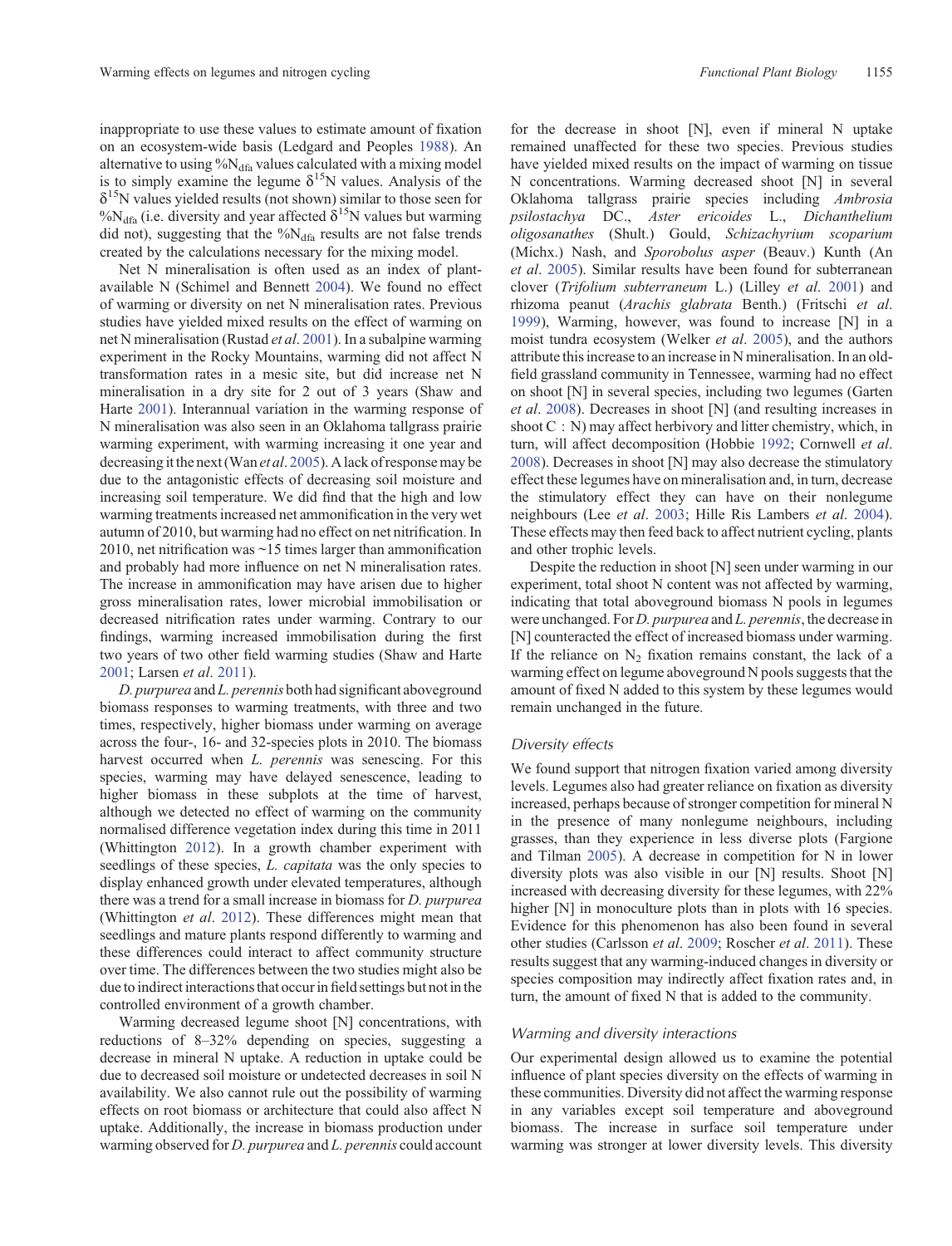<span id="page-9-0"></span>effect may have been caused by decreased evapotranspiration at higher diversity because of greater shading of the soil surface and by increased interception of infrared radiation due to greater leaf biomass. The higher biomass in more diverse plots may cause higher transpiration rates and higher air humidity. The higher humidity in more diverse plots may have absorbed more of the infrared radiation, decreasing the amount that reached the soil surface.

The lack of strong diversity effects on the warming response suggests that species composition did not influence the response to warming. By contrast, a European grassland warming and diversity experiment (De Boeck *et al*. [2008](#page-10-0)) found that warminginduced decreases in aboveground biomass were higher at higher species diversity. The authors attribute this interaction to increased evapotranspiration and thus increased drought conditions under warming in more diverse communities compared with the drought experienced under warming in less diverse communities. However, their experiment was performed in mesocosms with plants that had been growing for only 3 years. These relatively young plants may not have had to time to develop large root systems, making them more vulnerable to the effects of warming on soil moisture. Our warming experiment investigated the effect of warming on established  $(\sim 15$ -year-old) plants that were likely to have large root systems. The legumes in our study may have access to deep water and thus the warming-induced decreases in soil moisture did not inhibit biomass production.

### *Interannual variability and seasonal effects*

Several variables, including  $\%N_{dfa}$ , soil moisture, net mineralisation and shoot [N], displayed significant interannual variation. The differences between the years for many of these variables is most likely to be due to the precipitation differences between the years, suggesting that these variables may be affected more by future changes in precipitation rather than in temperature. Percent  $N_{\text{dfa}}$  and shoot [N] were higher in the wetter and warmer 2010 than the drier 2009. Interannual variability in net N mineralisation was only seen during the autumn period, with much higher rates during the autumn of 2010 compared with any other period. The reason for this is unclear. Possibly, decomposition of senesced *L. perennis* occurred during this period and the higher soil moisture in 2010 allowed a large pulse of mineralised N to be released. For all incubation periods except autumn 2010, net N mineralisation values ranged from  $-0.2$  to  $0.3 \text{ u} \text{g} \text{N} \text{ g}^{-1}$  soil day<sup>-1</sup>, which is several orders of magnitude smaller than values measured in 2007 reported previously for these plots (Fornara *et al*. [2009\)](#page-10-0) but more similar to the gross mineralisation rates measured in these plots in 2000 (Zak *et al*. [2003](#page-11-0)). The reason behind this discrepancy is unclear, but may be due to variation in methods or relatively high concentrations of  $NO_3^-$  and  $NH_4^+$  occasionally found in our blanks.

Our results show that the impacts of temperature increases on legumes and N cycling were mainly mediated through changes in legume abundance and tissue chemistry, rather than  $N_2$  fixation. Warming decreased shoot [N] for all four species and increased shoot biomass for two species. Responses were generally stronger under high than low warming, with low warming responses usually intermediate between high warming and ambient conditions. The interactions between diversity and warming were rarely significant, suggesting that diversity had little influence on the warming responses of N cycling processes in our study system. However, many of the variables we measured showed strong differences between a very dry year and the following wet year, which suggests that these processes are responsive to water availability. However, a longer experiment will be needed to test for the interactive effects of warming and year-to-year variation in precipitation.

#### **Acknowledgements**

Raw soil temperature and biomass data were organised and summarised by Peter Wragg and Margaret Kosmala, respectively. We thank Troy Mielke and all the Cedar Creek interns who assisted in data collection. Rebecca Montgomery and Sarah Hobbie provided useful comments on previous drafts. We also thank four anonymous reviewers for their insightful suggestions on previous drafts. Funding for this research was provided by a National Science Foundation Cedar Creek Long Term Ecological Research grant DEB-0620652 to DT, a Grant-in-Aid-of-Research from the University of Minnesota to JSP, a State of Minnesota Legislative and Citizens Committee on Minnesota Resources grant to DT and JSP, and a University of Minnesota College of Biological Sciences Plant Traits Course research grant to HRW.

# **References**

- Allison SD, Treseder KK (2008) Warming and drying suppress microbial activity and carbon cycling in boreal forest soils. *Global Change Biology* **14**, 2898–2909. doi[:10.1111/j.1365-2486.2008.01716.x](dx.doi.org/10.1111/j.1365-2486.2008.01716.x)
- Allos HF, Bartholomew WV (1955) Effect of available nitrogen on symbiotic fixation. *Soil Science Society of America Journal* **19**, 182–184. doi[:10.2136/sssaj1955.03615995001900020018x](dx.doi.org/10.2136/sssaj1955.03615995001900020018x)
- An YA, Wan SQ, Zhou XH, Subedar AA, Wallace LL, Luo YQ (2005) Plant nitrogen concentration, use efficiency, and contents in a tallgrass prairie ecosystem under experimental warming. *Global Change Biology* **11**, 1733–1744. doi:[10.1111/j.1365-2486.2005.01030.x](dx.doi.org/10.1111/j.1365-2486.2005.01030.x)
- Aranjuelo I, Irigoyen JJ, Sanchez-Diaz M (2007) Effect of elevated temperature and water availability on  $CO<sub>2</sub>$  exchange and nitrogen fixation of nodulated alfalfa plants. *Environmental and Experimental Botany* **59**, 99–108. doi:[10.1016/j.envexpbot.2005.10.008](dx.doi.org/10.1016/j.envexpbot.2005.10.008)
- Barrios S, Raggio N, Raggio M (1963) Effect of temperature on infection of isolated bean roots by rhizobia. *Plant Physiology* **38**, 171–174. doi:[10.](dx.doi.org/10.1104/pp.38.2.171) [1104/pp.38.2.171](dx.doi.org/10.1104/pp.38.2.171)
- Boddey RM, Peoples MB, Palmer B, Dart PJ (2000) Use of the <sup>15</sup>N natural abundance technique to quantify biological nitrogen fixation by woody perennials. *Nutrient Cycling in Agroecosystems* **57**, 235–270. doi[:10.10](dx.doi.org/10.1023/A:1009890514844) [23/A:1009890514844](dx.doi.org/10.1023/A:1009890514844)
- Carlsson G, Palmborg C, Jumpponen A, Scherer-Lorenzen M, Hogberg P, Huss-Danell K (2009) N<sub>2</sub> fixation in three perennial *Trifolium* species in experimental grasslands of varied plant species richness and composition. *Plant Ecology* **205**, 87–104. doi:[10.1007/s11258-009-9600-9](dx.doi.org/10.1007/s11258-009-9600-9)
- Cornwell WK, Cornelissen JHC, Amatangelo K, Dorrepaal E, Eviner VT, Godoy O, Hobbie SE, Hoorens B, Kurokawa H, Perez-Harguindeguy N, Quested HM, Santiago LS, Wardle DA, Wright IJ, Aerts R, Allison SD, van Bodegom P, Brovkin V, Chatain A, Callaghan TV, Diaz S, Garnier E, Gurvich DE, Kazakou E, Klein JA, Read J, Reich PB, Soudzilovskaia NA, Vaieretti MV, Westoby M (2008) Plant species traits are the predominant control on litter decomposition rates within biomes worldwide. *Ecology Letters* **11**, 1065–1071. doi[:10.1111/j.1461-0248.2008.01219.x](dx.doi.org/10.1111/j.1461-0248.2008.01219.x)
- Cedar Creek Ecosystem Science Reserve (CCESR) (2009) Weather data. (CCESR, St Paul). Available online at [www.cedarcreek.umn.edu/](http://www.cedarcreek.umn.edu/research/weather) [research/weather](http://www.cedarcreek.umn.edu/research/weather) [Verified 4 June 2013].
- Craine JM, Jackson RD (2010) Plant nitrogen and phosphorus limitation in 98 North American grassland soils. *Plant and Soil* **334**, 73–84. doi:[10.](dx.doi.org/10.1007/s11104-009-0237-1) [1007/s11104-009-0237-1](dx.doi.org/10.1007/s11104-009-0237-1)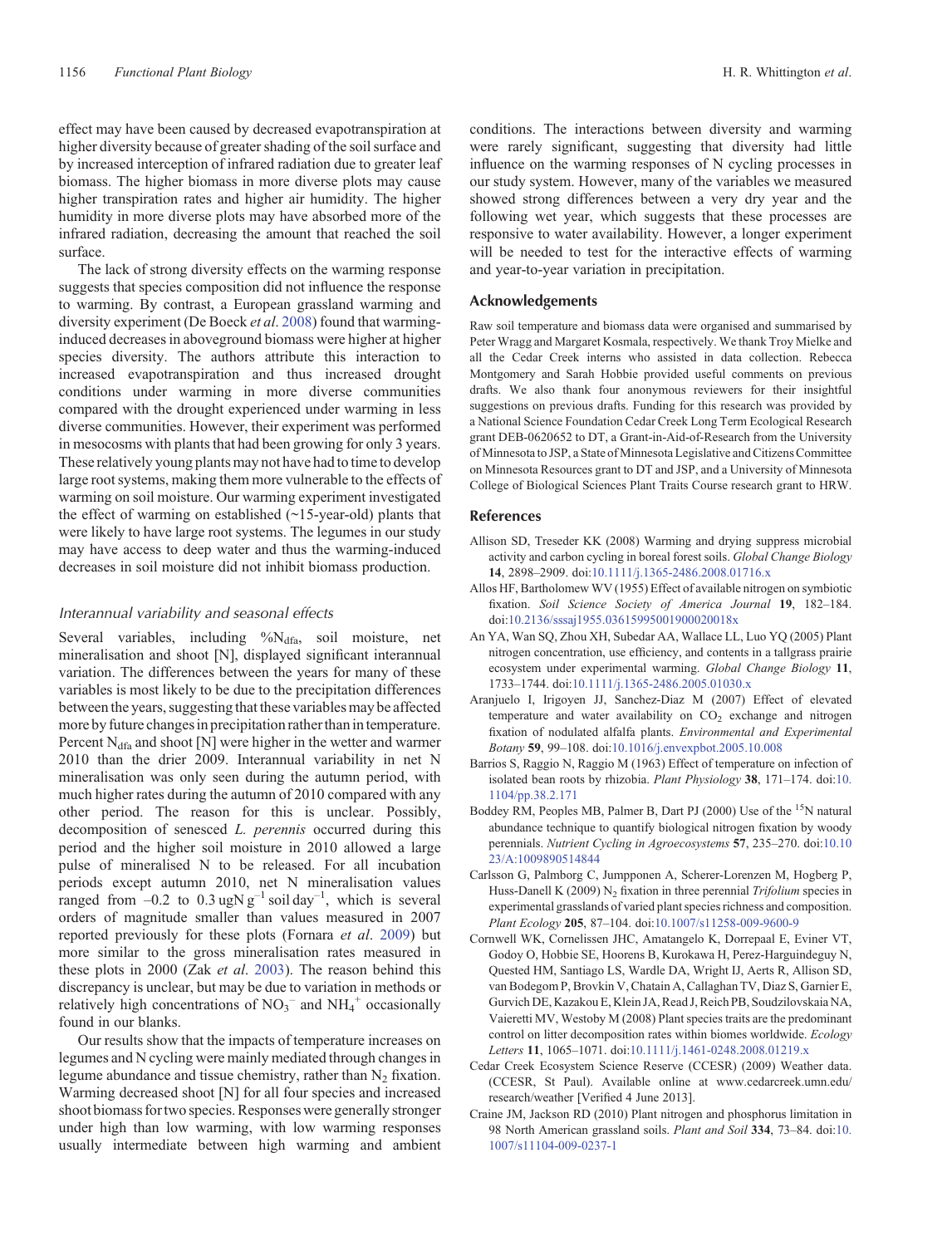- <span id="page-10-0"></span>Craine JM, Tilman D, Wedin D, Reich P, Tjoelker M, Knops J (2002) Functional traits, productivity and effects on nitrogen cycling of 33 grassland species. *Functional Ecology* **16**, 563–574. doi[:10.1046/j.13](dx.doi.org/10.1046/j.1365-2435.2002.00660.x) [65-2435.2002.00660.x](dx.doi.org/10.1046/j.1365-2435.2002.00660.x)
- De Boeck HJ, Lemmens C, Bossuyt H, Malchair S, Carnol M, Merckx R, Nijs I, Ceulemans R (2006) How do climate warming and plant species richness affect water use in experimental grasslands? *Plant and Soil* **288**, 249–261. doi:[10.1007/s11104-006-9112-5](dx.doi.org/10.1007/s11104-006-9112-5)
- De Boeck HJ, Lemmens C, Zavalloni C, Gielen B, Malchair S, Carnol M, Merckx R, Van den Berge J, Ceulemans R, Nijs I (2008) Biomass production in experimental grasslands of different species richness during three years of climate warming. *Biogeosciences* **5**, 585–594. doi:[10.5194/bg-5-585-2008](dx.doi.org/10.5194/bg-5-585-2008)
- Dijkstra FA, Wrage K, Hobbie SE, Reich PB (2006) Tree patches show greater N losses but maintain higher soil N availability than grassland patches in a frequently burned oak savanna. *Ecosystems* **9**, 441–452. doi:[10.1007/s10021-006-0004-6](dx.doi.org/10.1007/s10021-006-0004-6)
- Doane TA, Horwath WR (2003) Spectrophotometric determination of nitrate with a single reagent. *Analytical Letters* **36**, 2713–2722. doi:[10.](dx.doi.org/10.1081/AL-120024647) [1081/AL-120024647](dx.doi.org/10.1081/AL-120024647)
- Fargione JE, Tilman D (2005) Diversity decreases invasion via both sampling and complementarity effects. *Ecology Letters* **8**, 604–611. doi[:10.1111/](dx.doi.org/10.1111/j.1461-0248.2005.00753.x) [j.1461-0248.2005.00753.x](dx.doi.org/10.1111/j.1461-0248.2005.00753.x)
- Finzi AC, Austin AT, Cleland EE, Frey SD, Houlton BZ, Wallenstein MD (2011) Responses and feedbacks of coupled biogeochemical cycles to climate change: examples from terrestrial ecosystems. *Frontiers in Ecology and the Environment* **9**, 61–67. doi:[10.1890/100001](dx.doi.org/10.1890/100001)
- Fornara DA, Tilman D (2009) Ecological mechanisms associated with the positive diversity-productivity relationship in an N-limited grassland. *Ecology* **90**, 408–418. doi:[10.1890/08-0325.1](dx.doi.org/10.1890/08-0325.1)
- Fornara DA, Tilman D, Hobbie SE (2009) Linkages between plant functional composition, fine root processes and potential soil N mineralization rates. *Journal of Ecology* **97**, 48–56. doi[:10.1111/j.1365-2745.2008.01453.x](dx.doi.org/10.1111/j.1365-2745.2008.01453.x)
- Fritschi FB, Boote KJ, Sollenberger LE, Allen LHJ (1999) Carbon dioxide and temperature effects on forage establishment: tissue composition and nutritive value. *Global Change Biology* **5**, 743–753. doi[:10.1046/j.13](dx.doi.org/10.1046/j.1365-2486.1999.00260.x) [65-2486.1999.00260.x](dx.doi.org/10.1046/j.1365-2486.1999.00260.x)
- Garten CT, Classen AT, Norby RJ, Brice DJ,Weltzin JF, Souza L (2008) Role of N2-fixation in constructed old-field communities under different regimes of [CO2], temperature, and water availability. *Ecosystems* **11**, 125–137. doi:[10.1007/s10021-007-9112-1](dx.doi.org/10.1007/s10021-007-9112-1)
- Handley LL, Raven JA (1992) The use of natural abundance of nitrogen isotopes in plant physiology and ecology. *Plant, Cell & Environment* **15**, 965–985. doi:[10.1111/j.1365-3040.1992.tb01650.x](dx.doi.org/10.1111/j.1365-3040.1992.tb01650.x)
- Harding SC, Sheehy JE (1980) Influence of shoot and root temperature on leaf growth, photosynthesis and nitrogen-fixation of lucerne.*Annals of Botany* **45**, 229–233.
- Harte J, Torn MS, Chang F-R, Feifarek B, Kinzig AP, Shaw R, Shen K (1995) Global warming and soil microclimate: results from a meadow-warming experiment. *Ecological Applications* **5**, 132–150. doi:[10.2307/1942058](dx.doi.org/10.2307/1942058)
- Hille Ris Lambers J, Harpole WS, Tilman D, Knops J, Reich PB (2004) Mechanisms responsible for the positive diversity–productivity relationship in Minnesota grasslands. *Ecology Letters* **7**, 661–668. doi:[10.](dx.doi.org/10.1111/j.1461-0248.2004.00623.x) [1111/j.1461-0248.2004.00623.x](dx.doi.org/10.1111/j.1461-0248.2004.00623.x)
- Hobbie SE (1992) Effects of plant species on nutrient cycling. *Trends in Ecology & Evolution* **7**, 336–339. doi[:10.1016/0169-5347\(92\)90126-V](dx.doi.org/10.1016/0169-5347(92)90126-V)
- Hooper DU, Chapin FS, Ewel JJ, Hector A, Inchausti P, Lavorel S, Lawton JH, Lodge DM, Loreau M, Naeem S, Schmid B, Setala H, Symstad AJ, Vandermeer J, Wardle DA (2005) Effects of biodiversity on ecosystem functioning: A consensus of current knowledge. *Ecological Monographs* **75**, 3–35. doi:[10.1890/04-0922](dx.doi.org/10.1890/04-0922)
- Hungate BA, Dukes JS, Shaw MR, Luo YQ, Field CB (2003) Nitrogen and climate change. *Science* **302**, 1512–1513. doi:[10.1126/science.1091390](dx.doi.org/10.1126/science.1091390)
- Hungria M, Franco AA (1993) Effects of high temperature on nodulation and nitrogen fixation by *Phaseolus vulgaris* L. *Plant and Soil* **149**, 95–102. doi:[10.1007/BF00010766](dx.doi.org/10.1007/BF00010766)
- Kessler W, Boller BC, Nosberger J (1990) Distinct influence of root and shoot temperature on nitrogen fixation by white clover. *Annals of Botany* **65**, 341–346.
- Kindscher K, Tieszen LL (1998) Floristic and soil organic matter changes after five and thirty-five years of native tallgrass prairie restoration. *Restoration Ecology* **6**, 181–196. doi:[10.1111/j.1526-100X.1998.06210.x](dx.doi.org/10.1111/j.1526-100X.1998.06210.x)
- Larsen KS, Andresen LC, Beier C, Jonasson S, Albert KR, Ambus P, Arndal MF, Carter MS, Christensen S, Holmstrup M, Ibrom A, Kongstad J, van der Linden L, Maraldo K, Michelsen A, Mikkelsen TN, Pilegaard K, Prieme A, Ro-Poulsen H, Schmidt IK, Selsted MB, Stevnbak K (2011) Reduced N cycling in response to elevated  $CO<sub>2</sub>$ , warming, and drought in a Danish heathland: synthesizing results of the CLIMAITE project after two years of treatments. *Global Change Biology* **17**, 1884–1899. doi:[10.](dx.doi.org/10.1111/j.1365-2486.2010.02351.x) [1111/j.1365-2486.2010.02351.x](dx.doi.org/10.1111/j.1365-2486.2010.02351.x)
- LeBauer DS, Treseder KK (2008) Nitrogen limitation of net primary productivity in terrestrial ecosystems is globally distributed. *Ecology* **89**, 371–379. doi:[10.1890/06-2057.1](dx.doi.org/10.1890/06-2057.1)
- Ledgard SF, Peoples MB (1988) Measurement of nitrogen fixation in the field. In 'Advances in nitrogen cycling in agricultural ecosystems'. (Ed. JR Wilson) pp. 351–367. (CAB International: Wallingford, UK)
- Lee TD, Reich PB, Tjoelker MG (2003) Legume presence increases photosynthesis and N concentrations of co-occurring non-fixers but does not modulate their responsiveness to carbon dioxide enrichment. *Oecologia* **137**, 22–31. doi:[10.1007/s00442-003-1309-1](dx.doi.org/10.1007/s00442-003-1309-1)
- Lilley JM, Bolger TP, Peoples MB, Gifford RM (2001) Nutritive value and the nitrogen dynamics of *Trifolium subterraneum* and *Phalaris aquatica* under warmer, high CO<sub>2</sub> conditions. *New Phytologist* 150, 385-395. doi:[10.1046/j.1469-8137.2001.00101.x](dx.doi.org/10.1046/j.1469-8137.2001.00101.x)
- Lira Junior MA, Lima AST, Arruda JRF, Smith DL (2005) Effect of root temperature on nodule development of bean, lentil, and pea. *Soil Biology & Biochemistry* **37**, 235–239. doi:[10.1016/j.soilbio.2004.07.032](dx.doi.org/10.1016/j.soilbio.2004.07.032)
- Meyer DR, Anderson AJ (1959) Temperature and symbiotic nitrogen fixation. *Nature* **183**, 61. doi[:10.1038/183061a0](dx.doi.org/10.1038/183061a0)
- Oelmann Y, Buchmann N, Gleixner G, Habekost M, Roscher C, Rosenkranz S, Schulze ED, Steinbeiss S, Temperton VM, Weigelt A, Weisser WW, Wilcke W (2011) Plant diversity effects on aboveground and belowground N pools in temperate grassland ecosystems: development in the first 5 years after establishment. *Global Biogeochemical Cycles* **25**, GB2014. doi:[10.1029/2010GB003869](dx.doi.org/10.1029/2010GB003869)
- Piha MI, Munns DN (1987) Sensitivity of the common bean (*Phaseolus vulgaris* L.) symbiosis to high soil temperature. *Plant and Soil* **98**, 183–194. doi:[10.1007/BF02374822](dx.doi.org/10.1007/BF02374822)
- Piper JK, Schmidt ES, Janzen AJ (2007) Effects of species richness on resident and target species components in a prairie restoration. *Restoration Ecology* **15**, 189–198. doi:[10.1111/j.1526-100X.2007.00203.x](dx.doi.org/10.1111/j.1526-100X.2007.00203.x)
- Purwantari ND, Date RA, Dart PJ (1995) Nodulation and  $N_2$  fixation by *Calliandra calothyrsus* and *Sesbania sesban* grown at different root temperatures. *Soil Biology & Biochemistry* **27**, 421–425. doi:[10.1016/](dx.doi.org/10.1016/0038-0717(95)98613-S) [0038-0717\(95\)98613-S](dx.doi.org/10.1016/0038-0717(95)98613-S)
- Roscher C, Thein S, Weigelt A, Temperton VM, Buchmann N, Schulze ED (2011)  $N_2$  fixation and performance of 12 legume species in a 6-year grassland biodiversity experiment. *Plant and Soil* **341**, 333–348. doi:[10.](dx.doi.org/10.1007/s11104-010-0647-0) [1007/s11104-010-0647-0](dx.doi.org/10.1007/s11104-010-0647-0)
- Rustad LE, Campbell JL, Marion GM, Norby RJ, Mitchell MJ, Hartley AE, Cornelissen JHC, Gurevitch J (2001) A meta-analysis of the response of soil respiration, net nitrogen mineralization, and aboveground plant growth to experimental ecosystem warming. *Oecologia* **126**, 543–562. doi:[10.1007/s004420000544](dx.doi.org/10.1007/s004420000544)
- Schimel JP, Bennett J (2004) Nitrogen mineralization: challenges of a changing paradigm. *Ecology* **85**, 591–602. doi[:10.1890/03-8002](dx.doi.org/10.1890/03-8002)